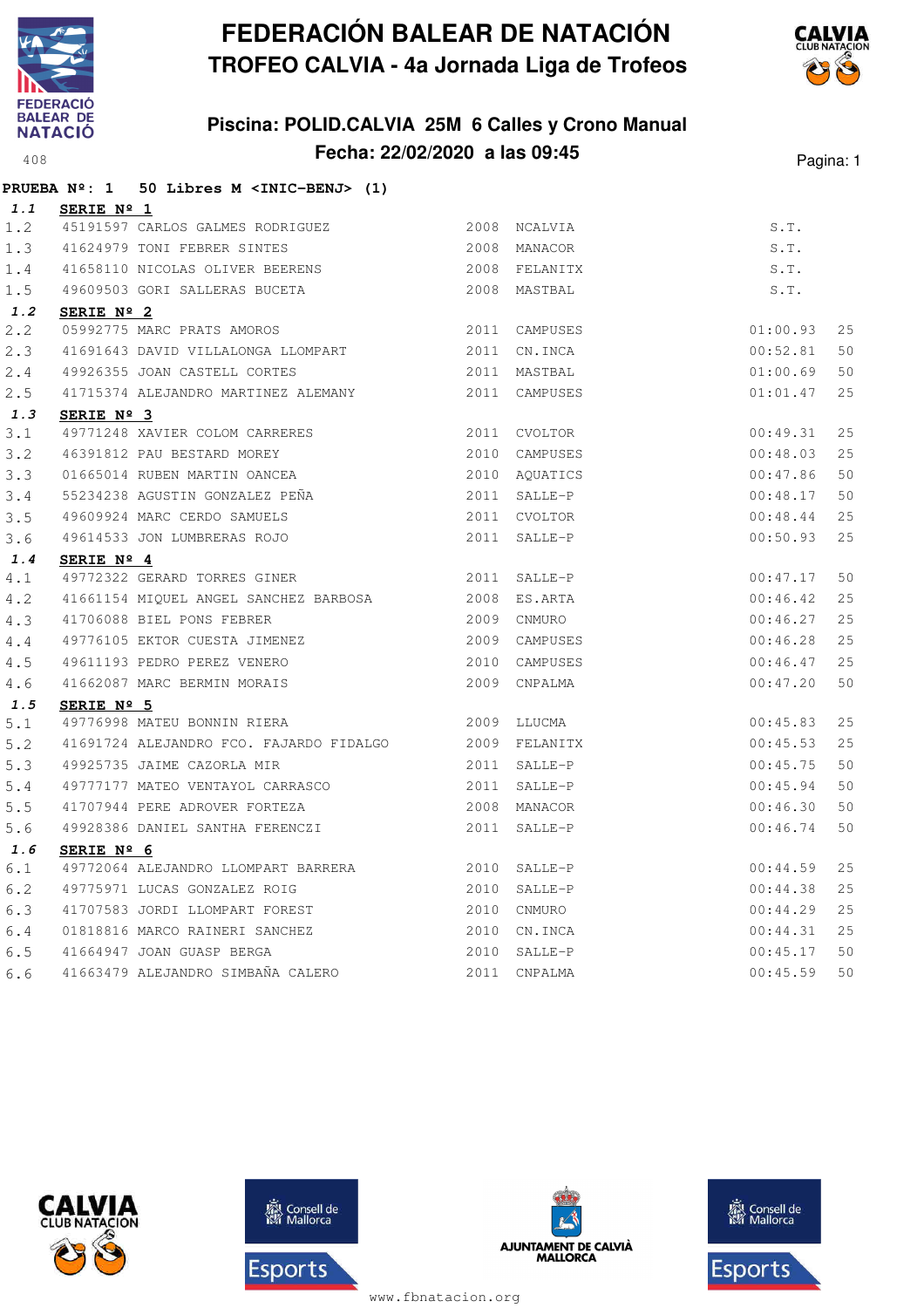

## **Piscina: POLID.CALVIA 25M 6 Calles y Crono Manual Fecha: 22/02/2020 a las 09:45**<sup>408</sup> Pagina: 2



|         |                   | PRUEBA Nº: 1 50 Libres M <inic-benj> (1)</inic-benj>                                     |      |               |          |             |
|---------|-------------------|------------------------------------------------------------------------------------------|------|---------------|----------|-------------|
| 1.7     | <b>SERIE Nº 7</b> |                                                                                          |      |               |          |             |
| 7.1     |                   | 49777178 SIMON VENTAYOL CARRASCO                                                         |      | 2011 SALLE-P  | 00:43.82 | 25          |
| 7.2     |                   | 41663117 EDUARD LOPEZ TORANDELL 2010 NCALVIA                                             |      |               | 00:43.69 | 25          |
| 7.3     |                   | 46390392 FRANCISCO DURAN MESA 2009 NCALVIA                                               |      |               | 00:43.10 | 25          |
| $7\,.4$ |                   |                                                                                          |      |               | 00:43.43 | 25          |
| 7.5     |                   | 41693223 JORDI GRIMALT OBRADOR                                                           |      | 2009 FELANITX | 00:43.72 | 25          |
| 7.6     |                   | 49867567 NICOLAS SERRA SANCHEZ                                                           |      | 2011 SALLE-P  | 00:44.79 | 50          |
| 1.8     | SERIE Nº 8        |                                                                                          |      |               |          |             |
| 8.1     |                   | 55088597 KEVIN POL MATA<br>46389994 JOAN TOMAS JUNCOSA<br>46390805 ANGEL MONTALA SUAZO   |      | 2009 MASTBAL  | 00:42.89 | 25          |
| 8.2     |                   |                                                                                          |      | 2010 SALLE-P  | 00:42.75 | 25          |
| 8.3     |                   |                                                                                          |      | 2010 CAMPUSES | 00:42.85 | 50          |
| $8.4$   |                   | 46390282 NICOLAS BLANQUE FAJARDO                                                         |      | 2008 MASTBAL  | 00:42.26 | 25          |
| 8.5     |                   | 46395977 GORKA PEREZ YEBES                                                               |      | 2009 CNPALMA  | 00:42.76 | 25          |
| 8.6     |                   | 49483394 MARIO LAUSIN FERNANDEZ                                                          |      | 2010 SALLE-P  | 00:43.05 | 25          |
| 1.9     | SERIE Nº 9        |                                                                                          |      |               |          |             |
| 9.1     |                   | 49483725 DAMIA YI BUÑOL LLOVET 2008 LLUCMA                                               |      |               | 00:42.03 | 25          |
| 9.2     |                   | 54627790 JOAN CASANOVAS MARCUS 2010 AQUATICS                                             |      |               | 00:41.91 | 25          |
| 9.3     |                   | 41693912 ALEIX GINARD ESTEVA 2009 ES.ARTA                                                |      |               | 00:41.65 | 25          |
| 9.4     |                   | 46396698 VICENTE PATON ESCANDELL (2010 CNPALMA 45611078 JOAN COLL ESPINOSA (2009 CNPALMA |      |               | 00:41.71 | 25          |
| 9.5     |                   |                                                                                          |      |               | 00:42.03 | 25          |
| 9.6     |                   | 41691170 ADRIA SANCHEZ ESCANELLAS                                                        |      | 2010 MANACOR  | 00:42.15 | 25          |
|         | 1.10 SERIE Nº 10  |                                                                                          |      |               |          |             |
| 10.1    |                   | 45698344 IZAN BLANCO LOPEZ                                                               |      | 2009 NCALVIA  | 00:41.56 | 25          |
| 10.2    |                   | 43636344 ISLN SIGNOS ---<br>49611192 PABLO PEREZ VENERO                                  |      | 2009 CAMPUSES | 00:41.24 | 25          |
| 10.3    |                   | 41664946 QUIM GUASP BERGA                                                                |      | 2010 SALLE-P  | 00:41.44 | 50          |
| 10.4    |                   | 45190648 MARTI JIMENEZ CAMACHO                                                           |      | 2008 SALLE-P  | 00:41.10 | 25          |
| 10.5    |                   |                                                                                          | 2010 | NCALVIA       | 00:41.43 | 25          |
| 10.6    |                   | 49605555 JAIME JAUME RANI<br>00471159 CRISTIAN CHOJNACKI                                 |      | 2009 CN. INCA | 00:41.62 | 25          |
| 1.11    | SERIE Nº 11       | 41660313 MIQUEL ADROVER RIGO 41660313 MIQUEL ADROVER RIGO                                |      |               |          |             |
| 11.1    |                   |                                                                                          |      |               | 00:40.48 | 25          |
| 11.2    |                   |                                                                                          |      |               | 00:40.31 | 25          |
|         |                   | 11.3 49925442 PHILIP VILI GRIGOROV 2010 CNPALMA<br>49613168 MANUEL FLORIT CASTILLO       |      |               | 00:40.28 | 25          |
| 11.4    |                   |                                                                                          |      | 2009 CVOLTOR  | 00:40.29 | 25          |
| 11.5    |                   | 45693610 PAU MATEU ALVAREZ                                                               | 2009 | CNPALMA       | 00:40.34 | 25          |
| 11.6    |                   | 49611670 SEBASTIAN ALCIBAR CSONDOR                                                       |      | 2008 CVOLTOR  | 00:40.72 | 25          |
|         | 1.12 SERIE Nº 12  |                                                                                          |      |               |          |             |
| 12.1    |                   | 42313112 TIAGO DEL POL VICA                                                              | 2010 | FELANITX      | 00:40.85 | 50          |
| 12.2    |                   | 49480144 ALEJANDRO LOPEZ SERRA                                                           | 2010 | CVOLTOR       | 00:40.03 | 25          |
| 12.3    |                   | 41664607 IVAN CASANOVAS ROCA                                                             | 2009 | CNPALMA       | 00:39.87 | $2\sqrt{5}$ |
| 12.4    |                   | 41623480 ALEIX APARICIO TERRAZAS                                                         | 2008 | CN.INCA       | 00:40.72 | 50          |
| 12.5    |                   | 46391527 VICTOR VAZQUEZ ANDRES                                                           | 2010 | SALLE-P       | 00:40.09 | 25          |
| 12.6    |                   | 45188227 TIAGO RAINERI SANCHEZ                                                           | 2008 | CN.INCA       | 00:40.25 | 25          |







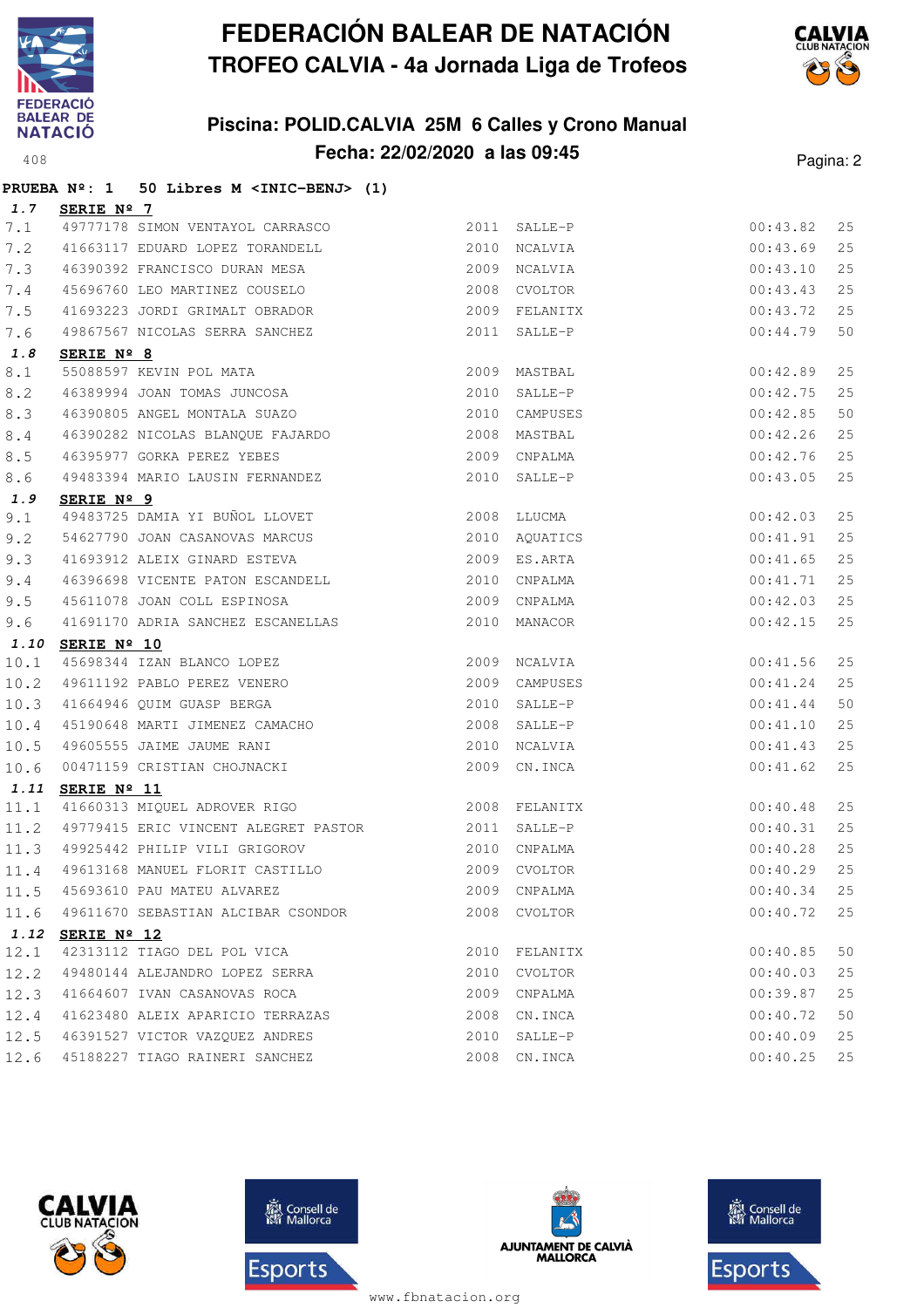

## **Piscina: POLID.CALVIA 25M 6 Calles y Crono Manual Fecha: 22/02/2020 a las 09:45**<sup>408</sup> Pagina: 3



|      |                  | PRUEBA Nº: 1 50 Libres M <inic-benj> (1)</inic-benj>                                                                                                       |      |               |          |    |
|------|------------------|------------------------------------------------------------------------------------------------------------------------------------------------------------|------|---------------|----------|----|
|      | 1.13 SERIE Nº 13 |                                                                                                                                                            |      |               |          |    |
| 13.1 |                  | 01987683 ANATOLI MONCHILOV MIHOV 3010 NCALVIA                                                                                                              |      |               | 00:39.62 | 25 |
| 13.2 |                  |                                                                                                                                                            |      |               | 00:39.56 | 25 |
| 13.3 |                  |                                                                                                                                                            |      |               | 00:39.44 | 25 |
| 13.4 |                  |                                                                                                                                                            |      |               | 00:39.49 | 25 |
| 13.5 |                  | 49864618 LUCA CAÑADILLAS SMOLOVA (2009 CNPALMA                                                                                                             |      |               | 00:39.62 | 25 |
| 13.6 |                  | 49482351 CARLOS MONTALVA REBASSA                                                                                                                           |      | 2010 SALLE-P  | 00:40.53 | 50 |
| 1.14 | SERIE Nº 14      |                                                                                                                                                            |      |               |          |    |
| 14.1 |                  | 41662088 JOEL REBASSA ORIOLA                                                                                                                               | 2009 | CN.INCA       | 00:38.76 | 25 |
| 14.2 |                  | 45693044 CLAUDIO ASCANIO SAIZ                                                                                                                              | 2008 | NCALVIA       | 00:38.72 | 25 |
| 14.3 |                  |                                                                                                                                                            |      | 2009 NCALVIA  | 00:38.62 | 25 |
| 14.4 |                  |                                                                                                                                                            |      | 2008 CVOLTOR  | 00:38.65 | 25 |
| 14.5 |                  |                                                                                                                                                            |      | 2011 CAMPUSES | 00:39.43 | 50 |
| 14.6 |                  | 45055044 CLAODIO ASCANTO SATE<br>45370888 ADRIA CAMPS MARROIG<br>45189527 GUIEM MAS HERNANDEZ<br>41662426 IAGO JIBAJA COSTA<br>45184348 JAUME MELIS FERRER |      | 2008 CNPALMA  | 00:39.84 | 50 |
|      | 1.15 SERIE Nº 15 |                                                                                                                                                            |      |               |          |    |
| 15.1 |                  | 49613468 PEDRO LE-SENNE BUJOSA (2010 CNPALMA)<br>02435441 FLAVIO CORIANO (2010 SALLE-P                                                                     |      | 2010 CNPALMA  | 00:38.03 | 25 |
| 15.2 |                  |                                                                                                                                                            |      |               | 00:37.69 | 25 |
| 15.3 |                  |                                                                                                                                                            | 2010 | NCALVIA       | 00:37.33 | 25 |
| 15.4 |                  | 49612753 POLO RODRIGUEZ ROSE<br>49611941 PAU BAÑOS VERA<br>45692114 NAOKI MONTORO ORIDE                                                                    |      | 2011 CAMPUSES | 00:38.28 | 50 |
| 15.5 |                  |                                                                                                                                                            |      | 2009 NCALVIA  | 00:37.73 | 25 |
| 15.6 |                  | 49866867 POL SANCHEZ HERNANDEZ                                                                                                                             |      | 2011 SALLE-P  | 00:38.75 | 50 |
|      | 1.16 SERIE Nº 16 |                                                                                                                                                            |      |               |          |    |
| 16.1 |                  | 45370906 RAFAEL TOYMIL TALAVERA<br>2008 CVOLTOR<br>CVOLTOR                                                                                                 |      |               | 00:37.02 | 25 |
| 16.2 |                  | 15370900 NAFABU IVINID INBERTIES<br>15611301 JORGE NUÑEZ BALDOMIR<br>1992 - Sir Tiga                                                                       |      |               | 00:36.99 | 25 |
| 16.3 |                  | 41710180 SIMON MORRO KRUEGER                                                                                                                               |      | 2009 CN.INCA  | 00:36.95 | 25 |
| 16.4 |                  | 46388467 SERGIO PIQUERAS CHAVARRIA 2009                                                                                                                    |      | CVOLTOR       | 00:36.97 | 25 |
| 16.5 |                  | 49605621 PERE MAJORAL DRIOUICH<br>46395199 CARLOS BONET BONET                                                                                              | 2010 | SALLE-P       | 00:37.01 | 25 |
| 16.6 |                  |                                                                                                                                                            |      | 2008 NCALVIA  | 00:37.91 | 50 |
|      | 1.17 SERIE Nº 17 |                                                                                                                                                            |      |               |          |    |
| 17.1 |                  | 45187468 AXEL JUAN HARO PEREZ 2008 CAMPUSES                                                                                                                |      |               | 00:37.44 | 50 |
| 17.2 |                  | 00721378 DENIZ RESHATOV RASHIDOV 2008 CVOLTOR                                                                                                              |      |               | 00:36.58 | 25 |
|      |                  | 17.3 45372929 JOAN GOMEZ RIERA 2008 MASTBAL 2008 11.4 49919636 MIQUEL DAVIU BALLESTER 2009 LLUCMA                                                          |      |               | 00:36.09 | 25 |
|      |                  |                                                                                                                                                            |      |               | 00:36.49 | 25 |
| 17.5 |                  | 49609493 TOMAS RODRIGUEZ MENDEZ                                                                                                                            |      | 2008 NCALVIA  | 00:36.64 | 25 |
| 17.6 |                  | 46193431 OLIVER SANTOS VILLALONGA                                                                                                                          |      | 2011 CNPALMA  | 00:36.87 | 25 |
|      | 1.18 SERIE Nº 18 |                                                                                                                                                            |      |               |          |    |
| 18.1 |                  | 45371944 DANIEL TITOS IBAÑEZ                                                                                                                               |      | 2008 MASTBAL  | 00:35.43 | 25 |
| 18.2 |                  | 00342128 NICOLAS HUTHER                                                                                                                                    |      | 2008 CVOLTOR  | 00:35.94 | 50 |
| 18.3 |                  | 41707753 PEP MIQUEL BURGUERA VALENS                                                                                                                        |      | 2008 FELANITX | 00:34.90 | 25 |
| 18.4 |                  | 41661630 JORDI COMAS ANDREO                                                                                                                                | 2009 | CN.INCA       | 00:35.05 | 25 |
| 18.5 |                  | 45696313 GERARD VALLESPIR TORAN                                                                                                                            | 2009 | CN.INCA       | 00:35.37 | 25 |
| 18.6 |                  | 45692293 ALEJANDRO RODRIGUEZ CABELLOS                                                                                                                      |      | 2009 CNPALMA  | 00:35.73 | 25 |







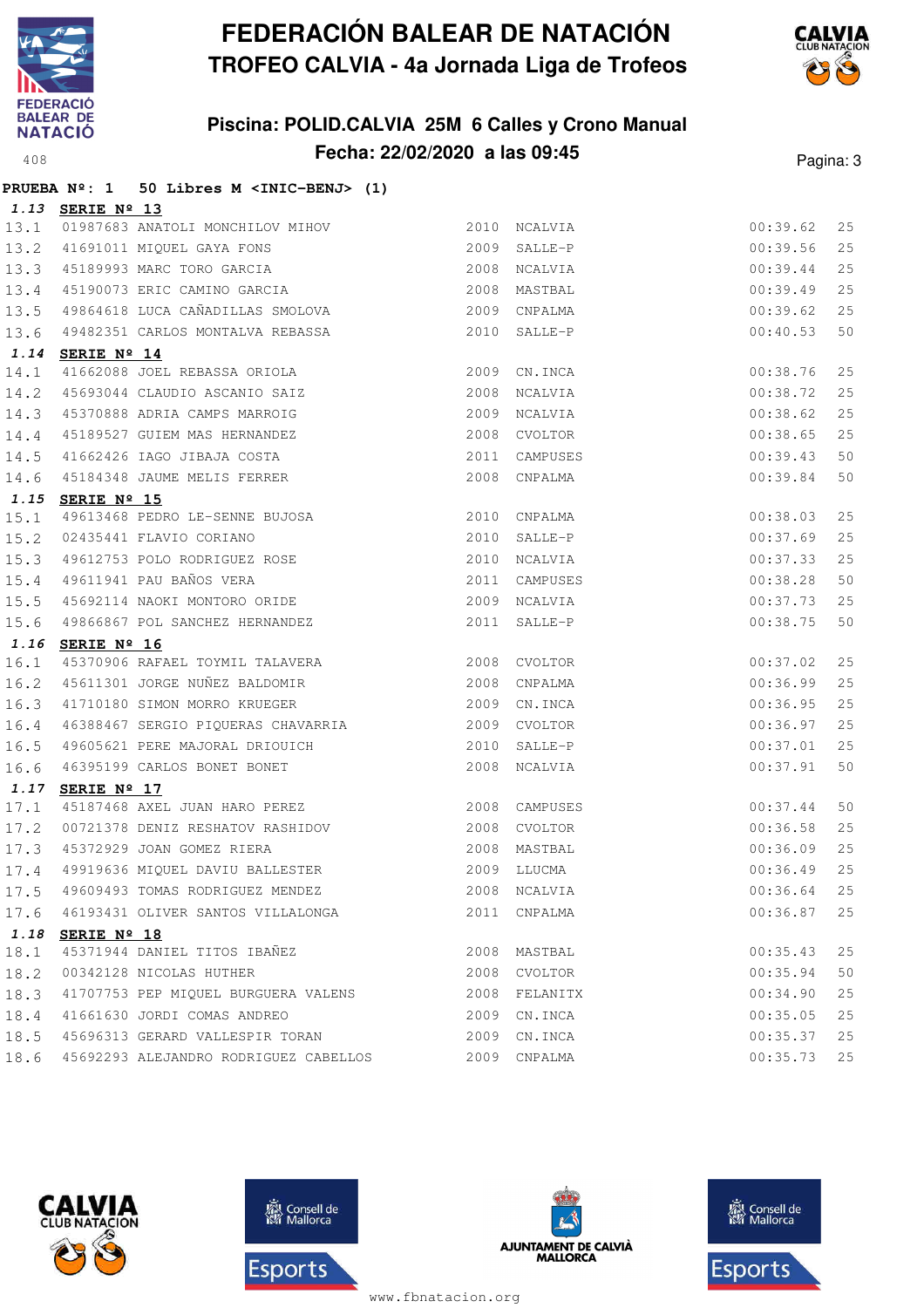

## **Piscina: POLID.CALVIA 25M 6 Calles y Crono Manual Fecha: 22/02/2020 a las 09:45**<sup>408</sup> Pagina: 4



|      |                      | PRUEBA Nº: 1 50 Libres M <inic-benj> (1)</inic-benj>                                                                                                                                                                                                 |      |                |                            |          |
|------|----------------------|------------------------------------------------------------------------------------------------------------------------------------------------------------------------------------------------------------------------------------------------------|------|----------------|----------------------------|----------|
|      | 1.19 SERIE Nº 19     |                                                                                                                                                                                                                                                      |      |                |                            |          |
|      |                      | 19.1 49773073 IÑIGO ROMERO AVILES 2008 SALLE-P<br>19.2 45371479 MARC GAYA BISQUERRA 2008 CN.INCA                                                                                                                                                     |      |                | 00:34.81                   | 50       |
|      |                      |                                                                                                                                                                                                                                                      |      |                | 00:33.75                   | 25       |
|      |                      | 19.3 49770154 FCO. BORJA GARAU MORENO 2008 CNPALMA                                                                                                                                                                                                   |      |                | 00:32.58                   | 25       |
|      |                      |                                                                                                                                                                                                                                                      |      |                | 00:32.88                   | 25       |
|      |                      | 19.4 45193431 TRISTAN SANTOS VILLALONGA 2009 CNPALMA<br>19.5 41663834 SERGI PORTER VICENS 2008 SALLE-P                                                                                                                                               |      |                | 00:33.78                   | 25       |
|      |                      | 19.6 49928399 IVAN CARDEÑOSA SECHENKOV 2008 CNPALMA                                                                                                                                                                                                  |      |                | 00:34.44                   | 25       |
|      |                      | PRUEBA $N^{\circ}$ : 2 50 Libres F <inic-benj> (25)</inic-benj>                                                                                                                                                                                      |      |                |                            |          |
| 2.1  | SERIE Nº 20          |                                                                                                                                                                                                                                                      |      |                |                            |          |
|      |                      | 20.2 49772997 ELENA COSTA PAREJA (2012 SALLE-P                                                                                                                                                                                                       |      |                | S.T.                       |          |
|      |                      | 20.3 55232937 SASHA OBEREMKO MASLIVETS 2009 LLUCMA                                                                                                                                                                                                   |      |                | S.T.                       |          |
|      |                      |                                                                                                                                                                                                                                                      |      |                | S.T.                       |          |
|      |                      | 20.4 41662295 LAIA PABLO TERRASSA 2010 CAMPUSES<br>20.5 49484523 LOLA DIAZ CASTILLO 2010 SALLE-P<br>22 SERIE Nº 21                                                                                                                                   |      |                | S.T.                       |          |
| 2.2  | SERIE Nº 21          |                                                                                                                                                                                                                                                      |      |                |                            |          |
|      |                      | 2.2 <b>SERIE Nº 21</b><br>21.2 20551772 JULIA RAMON ORELL 2009 BOCCHORIS                                                                                                                                                                             |      |                | S.T.                       |          |
|      |                      | 21.3 20550566 KAYLA ALEXANDRA NICOLAU REBASSA 2012 CN.INCA                                                                                                                                                                                           |      |                | S.T.                       |          |
|      |                      | 21.4 49611567 M.VALENTINA LLORENÇ NICOLAU 2012 CN.INCA                                                                                                                                                                                               |      |                | S.T.                       |          |
|      |                      | 21.5 45370734 UXIA LINNEA MALLO FURNES 2009 LLUCMA                                                                                                                                                                                                   |      |                | S.T.                       |          |
| 2.3  | SERIE $N^{\circ}$ 22 |                                                                                                                                                                                                                                                      |      |                |                            |          |
|      |                      | <b>2.3 SERIE Nº 22</b><br>22.1 41660725 CELIA CARRIO LLABRES<br>2010 MANACOR<br>22.2 52031681 EMMA MARTINEZ FERRER<br>2011 CN.INCA<br>49865296 ALBA BALAGUER SAEZ<br>2010 CVOLTOR<br>22.4 45694807 MARINA TUR REYES<br>2009 CVOLTOR<br>22.5 41658642 |      |                | S.T.                       |          |
|      |                      |                                                                                                                                                                                                                                                      |      |                | 01:04.34                   | 25<br>25 |
|      |                      |                                                                                                                                                                                                                                                      |      |                | 00:58.71                   | 25       |
|      |                      |                                                                                                                                                                                                                                                      |      |                | $01:02.47$<br>S.T.<br>S.T. |          |
|      |                      |                                                                                                                                                                                                                                                      |      |                |                            |          |
| 2.4  |                      |                                                                                                                                                                                                                                                      |      |                |                            |          |
| 23.1 | SERIE Nº 23          | SERIE N <sup>2</sup> 46390840 MARTA BESTARD DEYA<br>48233375 MARTINA JIMENEZ CASTILLO 2009 CN.INCA<br>04525378 ELIN KIM 2011 MASTBAL<br>46391366 GLORIA VICENTE CRESPI 2010 AQUATICS<br>01801769 GEMMA LOVRINCEVICH 2010 CVOLTOR<br>1919 COLLECT 2   |      |                | 00:56.84                   | 50       |
| 23.2 |                      |                                                                                                                                                                                                                                                      |      |                | 00:54.37                   | 25       |
| 23.3 |                      |                                                                                                                                                                                                                                                      |      |                | 00:51.93                   | 25       |
| 23.4 |                      |                                                                                                                                                                                                                                                      |      |                | 00:54.25                   | 50       |
| 23.5 |                      |                                                                                                                                                                                                                                                      |      |                | 00:54.53                   | 25       |
| 23.6 |                      | 49609231 PAULA SERRANO IGLESIAS                                                                                                                                                                                                                      |      |                | 00:57.97                   | 50       |
| 2.5  | SERIE Nº 24          |                                                                                                                                                                                                                                                      |      |                |                            |          |
| 24.1 |                      | 02783666 CLARA CAZJA                                                                                                                                                                                                                                 | 2012 | FELANITX       | 00:51.82                   | 50       |
| 24.2 |                      | 20551190 MALENA CANET PONS                                                                                                                                                                                                                           | 2011 | CN.INCA        | 00:49.59                   | 25       |
| 24.3 |                      | 41658995 AINA SANSO FULLANA                                                                                                                                                                                                                          | 2009 | ES.ARTA        | 00:49.01                   | 25       |
| 24.4 |                      | 81104248 YASMINA DURAI                                                                                                                                                                                                                               | 2009 | CAMPUSES       | 00:49.58                   | 50       |
| 24.5 |                      | 52032947 ANGELA PERICAS FONT                                                                                                                                                                                                                         | 2012 | CAMPUSES       | 00:51.58                   | 50       |
| 24.6 |                      | 49613856 PILAR JAUME MORAN                                                                                                                                                                                                                           | 2011 | <b>CVOLTOR</b> | 00:51.77                   | 25       |







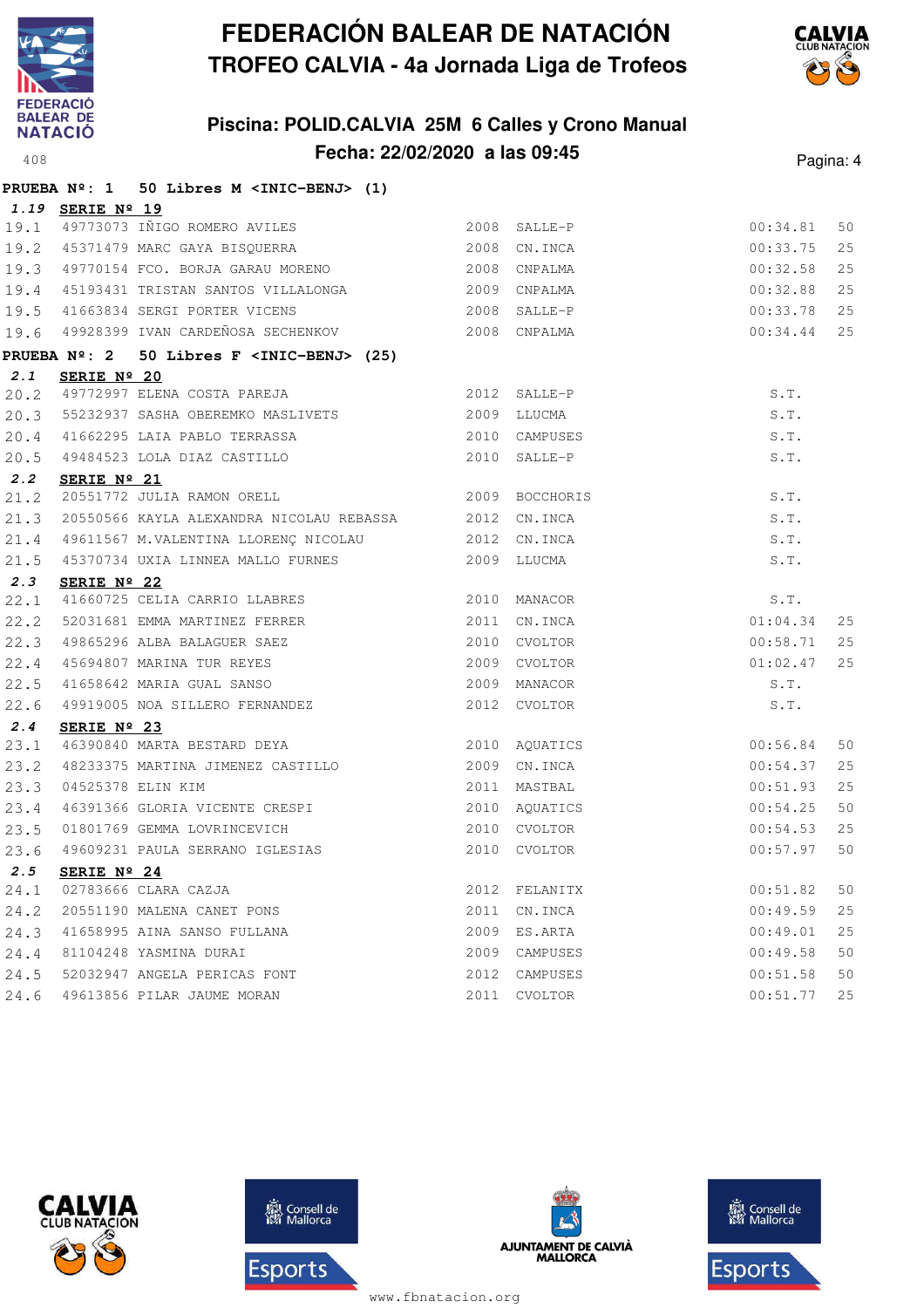

**2.6 SERIE Nº 25**

## **FEDERACIÓN BALEAR DE NATACIÓN TROFEO CALVIA - 4a Jornada Liga de Trofeos**

## **Piscina: POLID.CALVIA 25M 6 Calles y Crono Manual Fecha: 22/02/2020 a las 09:45**<sup>408</sup> Pagina: 5

25.1 06755027 LARA-MARIA C. PIEDE 2011 ES.ARTA 00:47.49 25



**PRUEBA Nº: 2 50 Libres F <INIC-BENJ> (25)**

| 25.2 | 46396883 DANIELA BLAS HERNANDEZ                                |      | 2011 CVOLTOR           | 00:47.06 | 25 |
|------|----------------------------------------------------------------|------|------------------------|----------|----|
| 25.3 | 41664344 CARLA CHAMIZO JIMENEZ                                 |      | 2012 CNPALMA           | 00:46.30 | 25 |
| 25.4 | 02117359 JOHANNA CZAJA                                         |      | 2010 FELANITX 00:46.36 |          | 25 |
| 25.5 | 41624851 MARTA RAMOS SALORT 2009 BOCCHORIS 00:47.31            |      |                        |          | 25 |
|      | 25.6 41664329 YASMINA TORRES ARIAS                             |      | 2010 SALLE-P           | 00:48.50 | 50 |
| 2.7  | SERIE Nº 26                                                    |      |                        |          |    |
| 26.1 | 49921504 MARINA COLL ROMAN 2010 CN.INCA                        |      |                        | 00:45.88 | 25 |
| 26.2 | 49609562 CATALINA NADAL PAYERAS 6 2010 AQUATICS                |      |                        | 00:45.46 | 25 |
| 26.3 | 49605845 PAULA SILLERO FERNANDEZ 2010 CVOLTOR                  |      |                        | 00:45.18 | 25 |
| 26.4 | 41697969 ANGELS AYMARA ITURRALDE VIDARTE 2012 CNPALMA          |      |                        | 00:45.71 | 50 |
| 26.5 | 41657151 GEMMA GUINOVART CALDENTEY 6009 ES.ARTA                |      |                        | 00:46.07 | 50 |
| 26.6 | 2011 MASTBAL<br>49611713 LUCIA SANCHEZ PORCEL                  |      |                        | 00:46.03 | 25 |
| 2.8  | SERIE $N^{\circ}$ 27                                           |      |                        |          |    |
| 27.1 | 54875912 MARTA RAMIS GALMES 2010 SALLE-P                       |      |                        | 00:44.69 | 25 |
| 27.2 | 49865110 CHIARA ALESSIA SCOPONI MARQUEZ-SILVA 2011 BOCCHORIS   |      |                        | 00:44.68 | 50 |
| 27.3 | 49605104 MARTINA LOPEZ BAUZA 600 2010 CVOLTOR                  |      | 00:44.12               |          | 25 |
| 27.4 | 49480154 PILAR BARRIENTOS DURAN 2010 CVOLTOR                   |      |                        | 00:44.15 | 25 |
| 27.5 | 03764793 LIUDMILA LABUTINA (2010 FELANITX                      |      |                        | 00:45.04 | 50 |
| 27.6 | 49606564 MARTINA PETRUS VALERO                                 |      | 2009 BOCCHORIS         | 00:44.72 | 25 |
| 2.9  | SERIE Nº 28                                                    |      |                        |          |    |
| 28.1 | 41661697 LOLA BORDOY GONZALEZ 2011 FELANITX                    |      | 00:43.96               |          | 25 |
| 28.2 | 41712479 IRENE VARON CUENCA 2011 CNMURO                        |      |                        | 00:43.90 | 25 |
| 28.3 | 49481146 AINA BAUZA LLANA                                      |      | 2010 FELANITX          | 00:43.50 | 25 |
|      | 28.4 49865081 LIMINA AMENGUAL GARAU 2011 CNPALMA               |      |                        | 00:44.20 | 50 |
| 28.5 | 49771294 LAURA GIMENEZ GOMEZ 600 2010 CNPALMA                  |      |                        | 00:43.96 | 25 |
| 28.6 | 46398562 CARLA DURAN FERRER                                    |      | 2010 AQUATICS          | 00:44.11 | 25 |
|      | 2.10 SERIE Nº 29                                               |      |                        |          |    |
| 29.1 | 49608892 AINHOA CAMPUZANO RAMOS 2010 SALLE-P                   |      |                        | 00:43.36 | 50 |
| 29.2 | 49868806 CECILIA NOCERAS SANCHEZ                               |      | 2010 CN.INCA           | 00:43.23 | 50 |
| 29.3 | 41707754 MARIA ANTONIA BURGUERA VALENS 2012 FELANITX 600:43.00 |      |                        |          | 50 |
|      | 29.4 41661081 NEUS MAS ALCON                                   |      | 2009 FELANITX          | 00:42.78 | 25 |
| 29.5 | 02117380 EMILY CZAJA                                           |      | 2010 FELANITX          | 00:43.27 | 50 |
| 29.6 | 41662188 SARA COLINO ALONSO                                    |      | 2011 MASTBAL           | 00:43.15 | 25 |
|      | 2.11 SERIE Nº 30                                               |      |                        |          |    |
| 30.1 | 41662210 ARIADNA ROSSELLO BRUGAROLAS                           | 2011 | CNPALMA                | 00:42.22 | 25 |
| 30.2 | 41691791 CRISTINA MIQUEL FULLANA                               | 2009 | ES.ARTA                | 00:42.09 | 25 |
| 30.3 | 20549798 ELSA MIJARES FONTCLARA                                |      | 2009 CN.INCA           | 00:41.68 | 25 |
| 30.4 | 45699760 LAURA AVILA ANDREU                                    | 2009 | LLUCMA                 | 00:42.19 | 50 |
| 30.5 | 54622923 VIVIANA BLAS STÜDE                                    | 2011 | CNPALMA                | 00:42.15 | 25 |
| 30.6 | 49480464 CARLA FIOL VILLANUEVA                                 | 2011 | CVOLTOR                | 00:42.43 | 25 |
|      |                                                                |      |                        |          |    |







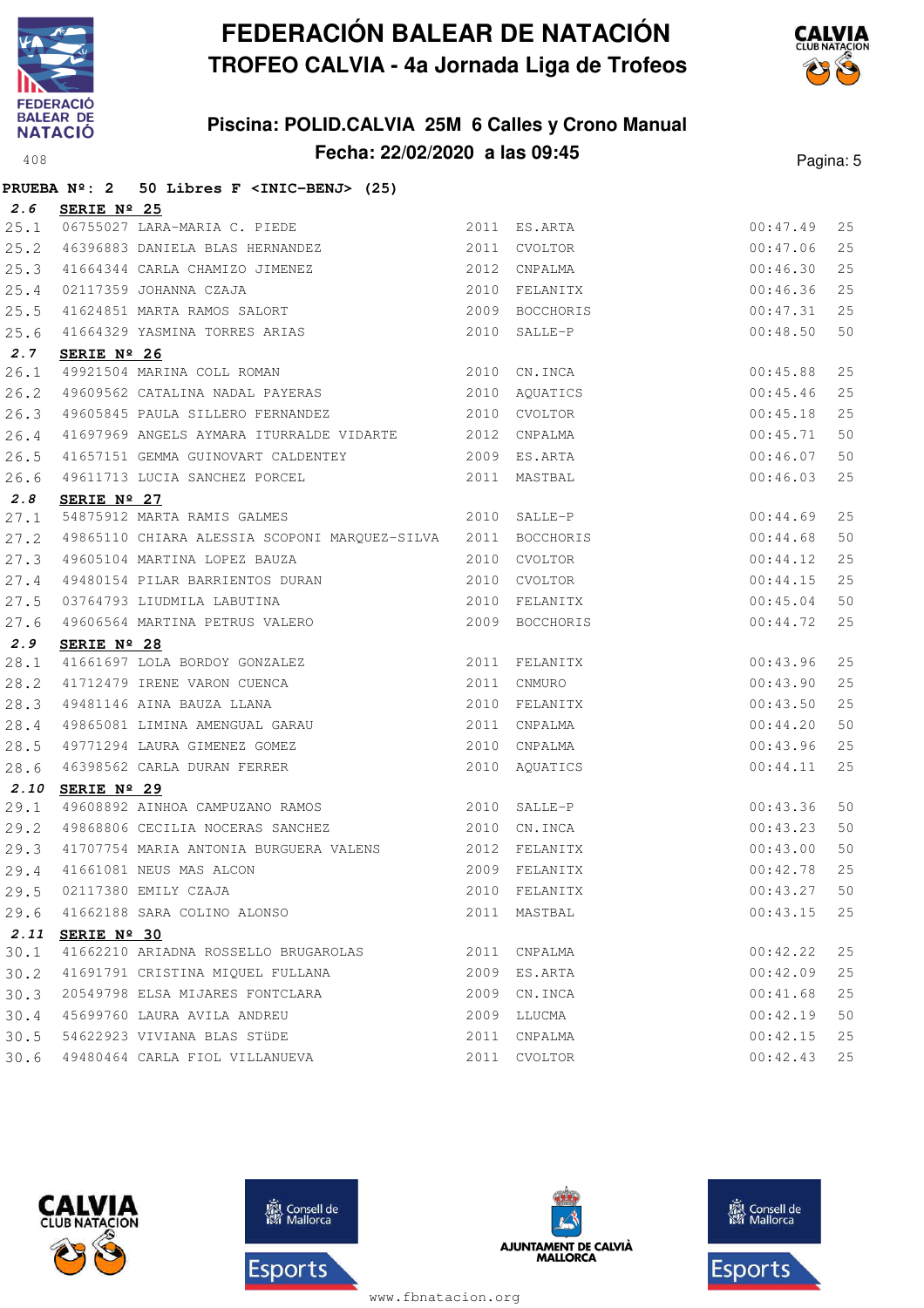

## **Piscina: POLID.CALVIA 25M 6 Calles y Crono Manual Fecha: 22/02/2020 a las 09:45**<sup>408</sup> Pagina: 6



|      |                      | PRUEBA Nº: 2 50 Libres F <inic-benj> (25)</inic-benj>                                                                              |      |               |           |          |    |
|------|----------------------|------------------------------------------------------------------------------------------------------------------------------------|------|---------------|-----------|----------|----|
|      | 2.12 SERIE Nº 31     |                                                                                                                                    |      |               |           |          |    |
| 31.1 |                      | 01114907 PEYTON BELLA BRANNAN JOHNSON 2009 NCALVIA                                                                                 |      |               |           | 00:41.61 | 25 |
| 31.2 |                      | 41662624 PAULA ENRIQUE ALORDA (2011 SALLE-P                                                                                        |      |               |           | 00:41.91 | 50 |
| 31.3 |                      | 2012<br>41664685 INES BAUZA VICENS                                                                                                 |      | CNPALMA       |           | 00:41.19 | 25 |
| 31.4 |                      | 45695014 SOFIA MESQUIDA PIOTROW 2009 CNPALMA                                                                                       |      |               |           | 00:41.48 | 25 |
| 31.5 |                      | 49605519 NEUS BALAGUER FERRAGUT 2009 CNMURO                                                                                        |      |               |           | 00:41.94 | 50 |
| 31.6 |                      | 52032943 CARME PERICAS FONT                                                                                                        |      | 2009 CAMPUSES |           | 00:42.07 | 50 |
|      | 2.13 SERIE Nº 32     |                                                                                                                                    |      |               |           |          |    |
| 32.1 |                      |                                                                                                                                    |      |               |           | 00:40.69 | 25 |
| 32.2 |                      |                                                                                                                                    |      |               |           | 00:40.56 | 25 |
| 32.3 |                      | 46391736 CLARA POMAR TAMARIT<br>49928607 ELENA AMOR BAUZA 19928607 ELENA AMOR BAUZA 19928607 ELENA AMOR BAUZA 19928607 2009 ELUCMA |      |               |           | 00:40.18 | 25 |
| 32.4 |                      |                                                                                                                                    |      |               |           | 00:40.22 | 25 |
| 32.5 |                      | 49610886 AZAHARA LLOMPART PORTAS 2010                                                                                              |      | CNPALMA       |           | 00:40.59 | 25 |
| 32.6 |                      | 41659846 MARIA CIRER CABOT                                                                                                         |      | 2009 CNPALMA  |           | 00:41.43 | 50 |
| 2.14 | SERIE Nº 33          |                                                                                                                                    |      |               |           |          |    |
| 33.1 |                      |                                                                                                                                    |      |               |           | 00:39.46 | 25 |
| 33.2 |                      | 49480545 SANDRA MARTIN FRAILE 2009 CNPALMA                                                                                         |      |               |           | 00:38.31 | 25 |
| 33.3 |                      | 49866865 ANDREA SANCHEZ HERNANDEZ                                                                                                  |      | 2011 SALLE-P  |           | 00:38.39 | 50 |
| 33.4 |                      | 49866865 ANDREA JANVIEL HERRIES.<br>49610392 ISABEL BERGAS COMAS                                                                   |      | 2010 SALLE-P  |           | 00:38.06 | 25 |
| 33.5 |                      | 54623315 MARTINA GARCIA PROHENS                                                                                                    |      | 2010 CNPALMA  |           | 00:39.07 | 25 |
| 33.6 |                      | 49612169 JULIA POCOVI FONTIRROIG                                                                                                   |      | 2011 CNPALMA  |           | 00:40.22 | 50 |
|      | 2.15 SERIE Nº 34     |                                                                                                                                    |      |               |           |          |    |
| 34.1 |                      | 49614755 NEUS MARCO ESCRIBANO 2009 SALLE-P                                                                                         |      |               |           | 00:37.84 | 25 |
| 34.2 |                      | 4901475 LAURA CASTAÑER NOGUERA<br>46394475 LAURA CASTAÑER NOGUERA                                                                  |      | 2009 CVOLTOR  |           | 00:36.84 | 25 |
| 34.3 |                      | 46395107 SOFIA LOPEZ GUILLEN                                                                                                       |      | 2009 CN.INCA  |           | 00:35.91 | 25 |
| 34.4 |                      | 08424482 SIENNA STEINFELDT<br>45697729 PAULA MELIS FERRER<br>49605987 MELANIA ROMERO PONCE                                         | 2009 | CAMPUSES      |           | 00:36.54 | 25 |
| 34.5 |                      |                                                                                                                                    |      | 2009 CNPALMA  |           | 00:37.49 | 25 |
| 34.6 |                      |                                                                                                                                    |      | 2009 NCALVIA  |           | 00:37.87 | 25 |
| 2.16 | SERIE $N^{\circ}$ 35 |                                                                                                                                    |      |               |           |          |    |
| 35.1 |                      | 45372330 EMILIE SANCHEZ BUJOSA 2009 CNPALMA                                                                                        |      |               |           | 00:35.28 | 25 |
| 35.2 |                      | 46394334 LAURA VILAFRANCA MOYA 62009 NCALVIA                                                                                       |      |               |           | 00:35.06 | 50 |
|      |                      |                                                                                                                                    |      |               |           | 00:32.78 | 25 |
|      |                      |                                                                                                                                    |      |               |           | 00:34.44 | 25 |
|      |                      | 35.5 49928381 LUCIA SANTHA FERENCZI                                                                                                | 2009 | SALLE-P       |           | 00:35.20 | 50 |
|      |                      | 35.6 49484379 LLUCIA AVELLA FONTCUBERTA                                                                                            | 2009 | CNPALMA       |           | 00:35.29 | 25 |
|      |                      | PRUEBA Nº: 3 4x50 Libres X <inic-benj> (21)</inic-benj>                                                                            |      |               |           |          |    |
| 3.1  | SERIE $N^{\circ}$ 36 |                                                                                                                                    |      |               |           |          |    |
| 36.2 | 00848                | SALLE-P INIC-BENJ <a></a>                                                                                                          |      | SALLE-P       | INIC-BENJ | S.T.     |    |
| 36.3 |                      | 01378 FELANITX INIC-BENJ                                                                                                           |      | FELANITX      | INIC-BENJ | S.T.     |    |
| 36.4 |                      | 00883 NCALVIA INIC-BENJ                                                                                                            |      | NCALVIA       | INIC-BENJ | S.T.     |    |







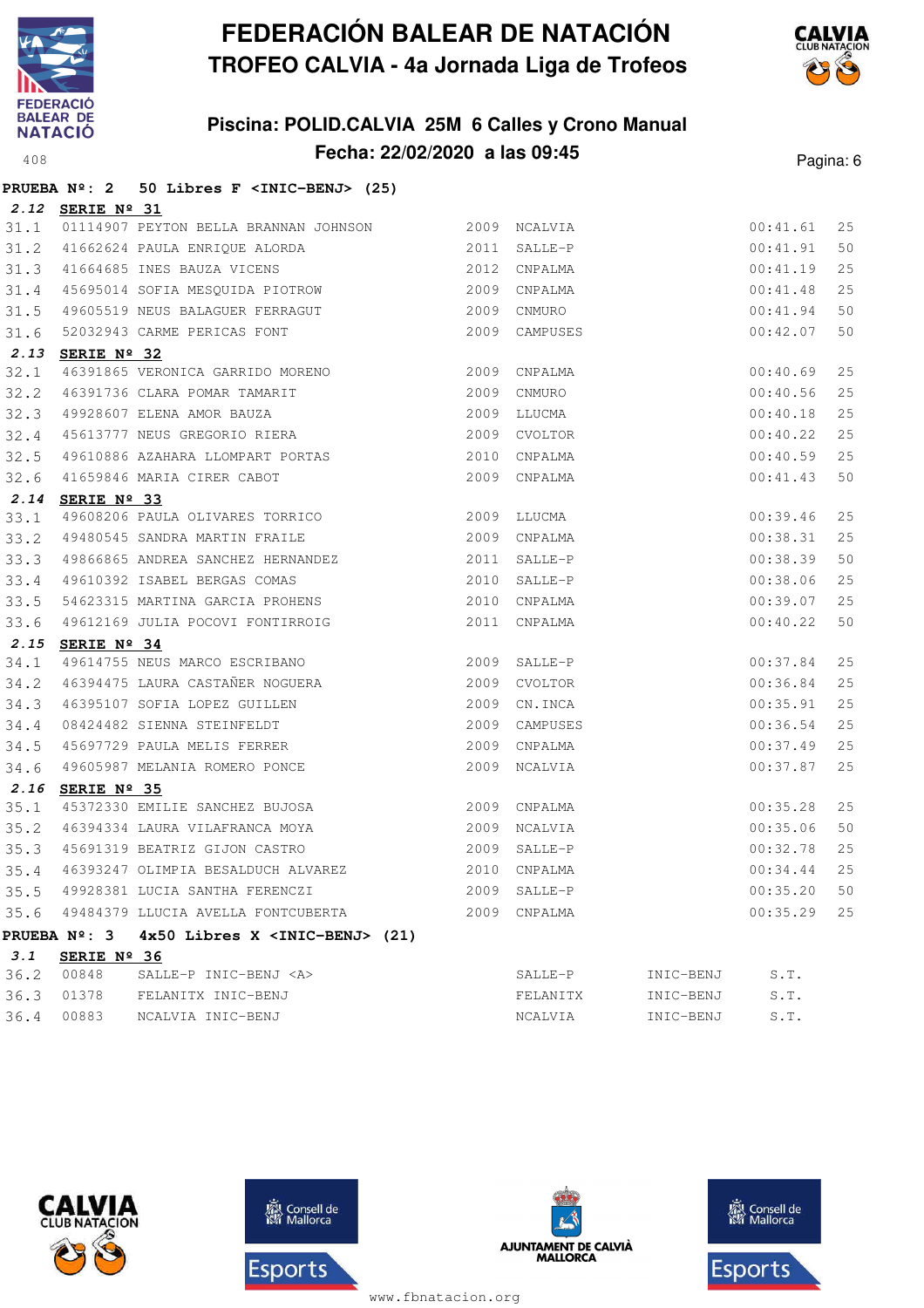





|      | PRUEBA $N^{\circ}$ : 3 | 4x50 Libres X <inic-benj> (21)</inic-benj> |      |               |           |          |    |
|------|------------------------|--------------------------------------------|------|---------------|-----------|----------|----|
| 3.2  | SERIE Nº 37            |                                            |      |               |           |          |    |
| 37.2 | 01268                  | CAMPUSES INIC-BENJ                         |      | CAMPUSES      | INIC-BENJ | S.T.     |    |
| 37.3 | 00877                  | CVOLTOR INIC-BENJ                          |      | CVOLTOR       | INIC-BENJ | S.T.     |    |
| 37.4 | 00056                  | CNPALMA INIC-BENJ                          |      | CNPALMA       | INIC-BENJ | S.T.     |    |
| 37.5 | 01243                  | CN.INCA INIC-BENJ                          |      | CN.INCA       | INIC-BENJ | S.T.     |    |
|      | PRUEBA $N^{\circ}$ : 4 | 50 Libres M < GENERAL> (1)                 |      |               |           |          |    |
| 4.1  | SERIE Nº 38            |                                            |      |               |           |          |    |
| 38.1 |                        | 21225013 ADAM DIB                          |      | 2007 CAMPUSES |           | 00:46.09 | 50 |
| 38.2 |                        | 54623911 MARC FERRER AGUILAR               | 2007 | MASTBAL       |           | 00:40.80 | 25 |
| 38.3 |                        | 54875007 MIJAIL EUGENIO OCHOA SABANOV      | 2007 | NCALVIA       |           | 00:38.52 | 25 |
| 38.4 |                        | 43477211 ALBERTO EGEA RUIZ                 | 2007 | SALLE-P       |           | 00:39.65 | 25 |
| 38.5 |                        | 41707584 MIQUEL LLOMPART FOREJT            | 2007 | CNMURO        |           | 00:43.52 | 50 |
| 38.6 |                        | 41658921 PAU BLANCO CASTILLO               | 2007 | MANACOR       |           | 00:48.96 | 25 |
| 4.2  | SERIE Nº 39            |                                            |      |               |           |          |    |
| 39.1 |                        | 41622901 ROGER GUINOVART CALDENEY          |      | 2007 ES.ARTA  |           | 00:37.82 | 25 |
| 39.2 |                        | 41659730 TOLO HORRACH BONNIN               | 2007 | CN.INCA       |           | 00:37.06 | 25 |
| 39.3 |                        | 46390814 ANTONI ALBERT TRIAY SERRA         | 2007 | CNMURO        |           | 00:36.65 | 25 |
| 39.4 |                        | 41623479 ANDREU APARICIO TERRAZAS          | 2006 | CN.INCA       |           | 00:37.59 | 50 |
| 39.5 |                        | 45189060 JORDI PEREZ GARCIA                |      | 2007 CAMPUSES |           | 00:37.37 | 25 |
| 39.6 |                        | 41621263 ADRIAN ACEDO PERPATH              |      | 2007 MANACOR  |           | 00:38.38 | 25 |
| 4.3  | SERIE $N^{\circ}$ 40   |                                            |      |               |           |          |    |
| 40.1 |                        | 45696625 IKER MARTINEZ CONSUEGRA           |      | 2006 CVOLTOR  |           | 00:35.47 | 25 |
| 40.2 |                        | 45696624 YAGO MARTINEZ CONSUEGRA           |      | 2006 CVOLTOR  |           | 00:34.55 | 25 |
| 40.3 |                        | 43476877 VICTOR CASTAÑER HERNANDEZ         |      | 2006 CNPALMA  |           | 00:34.40 | 25 |
| 40.4 |                        | 45192768 MARC CASTRO ARQUES                | 2007 | CAMPUSES      |           | 00:35.14 | 50 |
| 40.5 |                        | 45613692 JOAN BORDOY TASCON                | 2007 | NCALVIA       |           | 00:34.82 | 25 |
| 40.6 |                        | 49923209 GABRIEL SUÑER MANZANO             | 2007 | SALLE-P       |           | 00:36.05 | 25 |
| 4.4  | SERIE Nº 41            |                                            |      |               |           |          |    |
| 41.1 |                        | 41663863 TOMEU BONET BONET                 |      | 2007 NCALVIA  |           | 00:34.18 | 25 |
| 41.2 |                        | 49609494 JOAQUIN RODRIGUEZ MENDEZ          |      | 2006 NCALVIA  |           | 00:33.87 | 25 |
| 41.3 |                        | 45372910 FRANCESC SOLIVELLAS RIPOLL        |      | 2006 CN.INCA  |           | 00:34.22 | 50 |
| 41.4 |                        | 49608204 RUBEN OLIVARES TORRICO            |      | 2006 LLUCMA   |           | 00:34.26 | 50 |
| 41.5 |                        | 41663102 ALEXANDRU MEDREA PADURE           |      | 2007 CNPALMA  |           | 00:34.61 | 50 |
| 41.6 |                        | 49609615 TOMAS COLOMINA SANCHEZ            |      | 2007 CNPALMA  |           | 00:34.39 | 25 |
| 4.5  | SERIE $N^{\circ}$ 42   |                                            |      |               |           |          |    |
| 42.1 |                        | 43461584 PAU SOCIAS ROIG                   |      | 2006 CVOLTOR  |           | 00:33.11 | 25 |
| 42.2 |                        | 45696312 POL VALLESPIR TORAN               |      | 2007 CN.INCA  |           | 00:32.81 | 25 |
| 42.3 |                        | 43476590 OLIVER TOLEDO PANIAGUA            |      | 2007 MASTBAL  |           | 00:32.27 | 25 |
| 42.4 |                        | 45192656 GERARD DOMENECH DE LA IGLESIA     |      | 2007 CAMPUSES |           | 00:32.45 | 25 |
| 42.5 |                        | 49779754 JAIME RAMIS MEDINA                |      | 2006 LLUCMA   |           | 00:32.88 | 25 |
| 42.6 |                        | 45697069 SERGIO BENNASSAR MARTIN           |      | 2007 CNPALMA  |           | 00:33.17 | 25 |







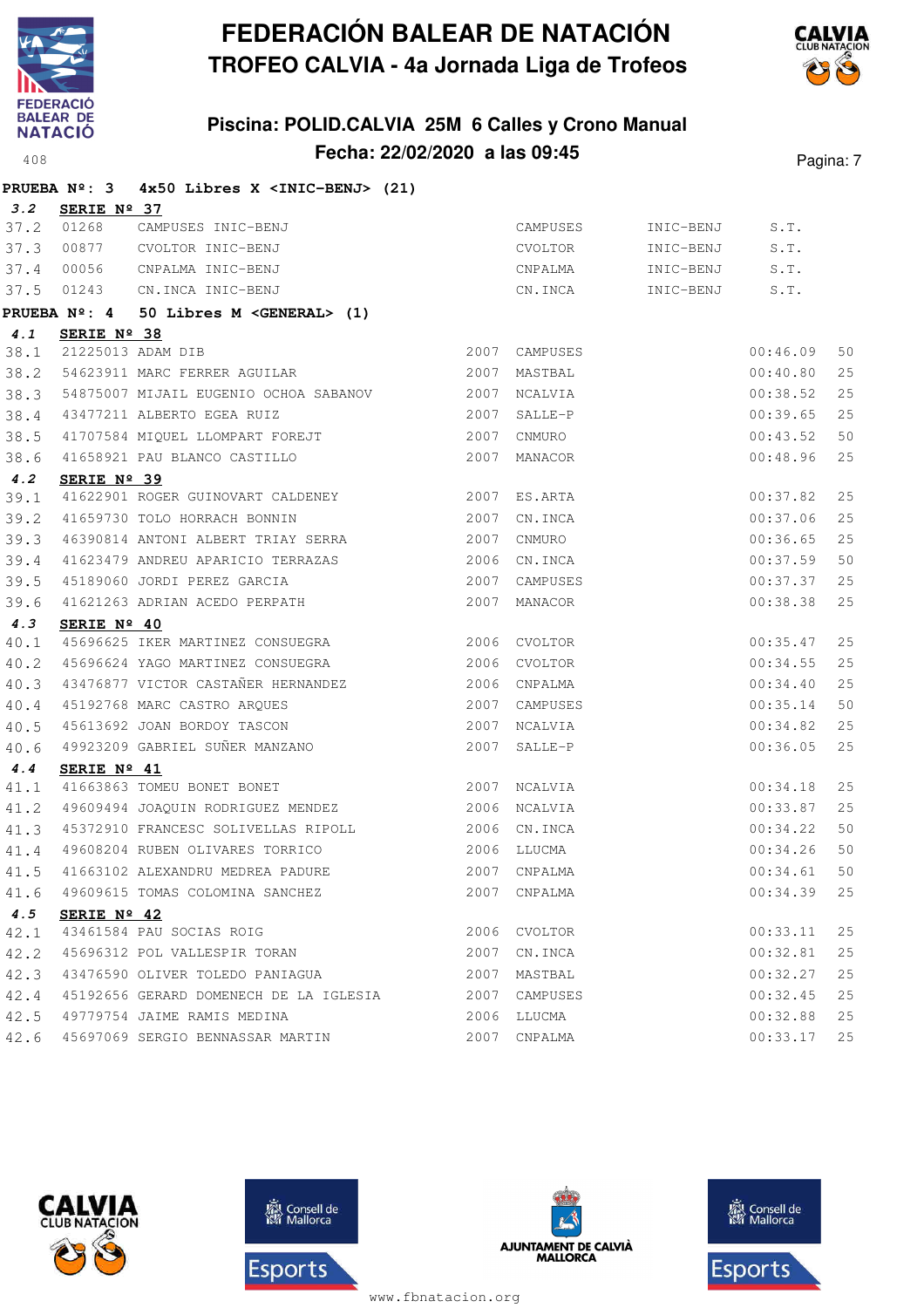

## **Piscina: POLID.CALVIA 25M 6 Calles y Crono Manual** A 408 **Fecha: 22/02/2020 a las 12:00 Pagina: 8**



|      |                      | PRUEBA Nº: 4 50 Libres M <general> (1)</general>                                          |              |                    |                      |    |
|------|----------------------|-------------------------------------------------------------------------------------------|--------------|--------------------|----------------------|----|
| 4.6  | SERIE Nº 43          |                                                                                           |              |                    |                      |    |
| 43.1 |                      | 45192573 NICOLAS BLAS STÜDE                                                               |              | 2007 CNPALMA       | 00:32.02             | 25 |
| 43.2 |                      | 45614675 ALVARO MIRO JURADO                                                               |              | 2004 CVOLTOR       | 00:32.26             | 50 |
| 43.3 |                      | 49611231 ANTONI ALVAREZ GARCIA                                                            | 2003         | CN.INCA            | 00:32.12             | 50 |
| 43.4 |                      | 43230160 DAVID GIMENEZ GUTIERREZ                                                          | 2003         | AQUATICS           | 00:31.49             | 25 |
| 43.5 |                      | 49922759 JAVIER HERNANDEZ VILLAR                                                          | 2007         | MASTBAL            | 00:31.94             | 25 |
| 43.6 |                      | 43226770 DYLAN RUIZ BIOJO                                                                 | 2005         | SALLE-P            | 00:32.10             | 25 |
| 4.7  | SERIE Nº 44          |                                                                                           |              |                    |                      |    |
| 44.1 |                      | 45187628 XAVIER PUIG BLANCO                                                               | 2007         | NCALVIA            | 00:31.18             | 25 |
| 44.2 |                      | 45188997 LLUC ZANIN BARCELO<br>45696311 JAUME VALLESPIR TORAN                             | 2007         | NCALVIA            | 00:30.56             | 25 |
| 44.3 |                      |                                                                                           |              | 2006 CN.INCA       | 00:30.43             | 25 |
| 44.4 |                      | 49483562 ALEX JOAN ROMERO LLUCH                                                           |              | 2006 CNPALMA       | 00:30.46             | 25 |
| 44.5 |                      |                                                                                           |              |                    | 00:31.60             | 50 |
| 44.6 |                      | 45698049 XISCO QUINTANILLA GUTIERREZ 2007 CNPALMA                                         |              |                    | 00:31.40             | 25 |
| 4.8  | SERIE Nº 45          |                                                                                           |              |                    |                      |    |
| 45.1 |                      | 43473472 ADAN ROMERO PONCE 2004 NCALVIA                                                   |              |                    | 00:30.31             | 25 |
| 45.2 |                      | 43478107 SEBASTIA CRESPI LLOMPART 2001                                                    |              | CN.INCA            | 00:30.78             | 50 |
| 45.3 |                      | 45187470 URIEL HARO PEREZ                                                                 | 2005         | CAMPUSES           | 00:29.90             | 25 |
| 45.4 |                      | 43470583 PAU REY GARCIA                                                                   | 2007         | NCALVIA            | 00:29.93             | 25 |
| 45.5 |                      | 43211875 DENIS JOEL CHIRIBOGA PILCO 2004 MASTBAL                                          |              |                    | 00:30.86             | 50 |
| 45.6 |                      | 43466210 MARCOS RUIZ MARTIN                                                               |              | 2005 CVOLTOR       | 00:30.35             | 25 |
| 4.9  | SERIE Nº 46          |                                                                                           |              |                    |                      |    |
| 46.1 |                      | 45693046 CIRO ASCANIO SAIZ<br>78222156 PERE ANTONI GOST POU<br>43471880 JORDI CINTA PEREZ |              | 2006 NCALVIA       | 00:29.25             | 25 |
| 46.2 |                      |                                                                                           |              | 2004 CNMURO        | 00:29.67             | 50 |
| 46.3 |                      |                                                                                           |              | 2005 CN.INCA       | 00:29.33             | 50 |
| 46.4 |                      | 52030257 XAVIER RODRIGUEZ RAMON                                                           | 2003         | CVOLTOR            | 00:29.67             | 50 |
| 46.5 |                      |                                                                                           | 2005         | SALLE-P            | 00:29.68             | 50 |
| 46.6 |                      | 43220670 MARC FLORES MASSOT<br>41619398 DANIEL SERVERA GODOY<br>----                      |              | 2006 ES.ARTA       | 00:29.50             | 25 |
| 4.10 | SERIE $N^{\circ}$ 47 |                                                                                           |              |                    |                      |    |
| 47.1 |                      | 49927148 VICTOR POLO CAPO<br>43227645 DANIEL LLOMPART BARRERA                             |              | 2006 CAMPUSES      | 00:28.45             | 25 |
| 47.2 |                      |                                                                                           | 2005         | SALLE-P            | 00:29.08             | 50 |
| 47.3 |                      | 45188423 ALBERT FONTIRROIG JUAN<br>49605011 ANTONI CIFRE FERRAGUT                         |              | 2005 CVOLTOR       | 00:28.30             | 25 |
| 47.4 |                      |                                                                                           |              | 2002 LLUCMA        | 00:28.30             | 25 |
| 47.5 |                      | 43473756 ADRIA FERRER GARCIA                                                              | 2005         | CN.INCA            | 00:29.12             | 50 |
| 47.6 |                      | 43462985 MARC ALEMANY CODINA                                                              | 2001         | SALLE-P            | 00:29.29             | 50 |
|      | 4.11 SERIE Nº 48     | 43218723 JORDI MAYOL SERRA                                                                |              |                    |                      |    |
| 48.1 |                      |                                                                                           |              | 2004 SALLE-P       | 00:28.85             | 50 |
| 48.2 |                      | 41663833 ALBERT PORTER VICENS                                                             | 2005<br>2005 | SALLE-P<br>NCALVIA | 00:27.96<br>00:28.37 | 25 |
| 48.3 |                      | 49607808 MIQUEL RIBOT MORELL                                                              |              |                    |                      | 50 |
| 48.4 |                      | 45697045 MARTIN VILI GRIGOROV                                                             | 2005         | CNPALMA            | 00:27.96             | 25 |
| 48.5 |                      | 09303721 ROBERT NAPIER                                                                    | 2003         | LLUCMA             | 00:28.78             | 50 |
| 48.6 |                      | 45693738 JAUME PONS SANTAMARIA                                                            | 2006         | CNMURO             | 00:28.29             | 25 |







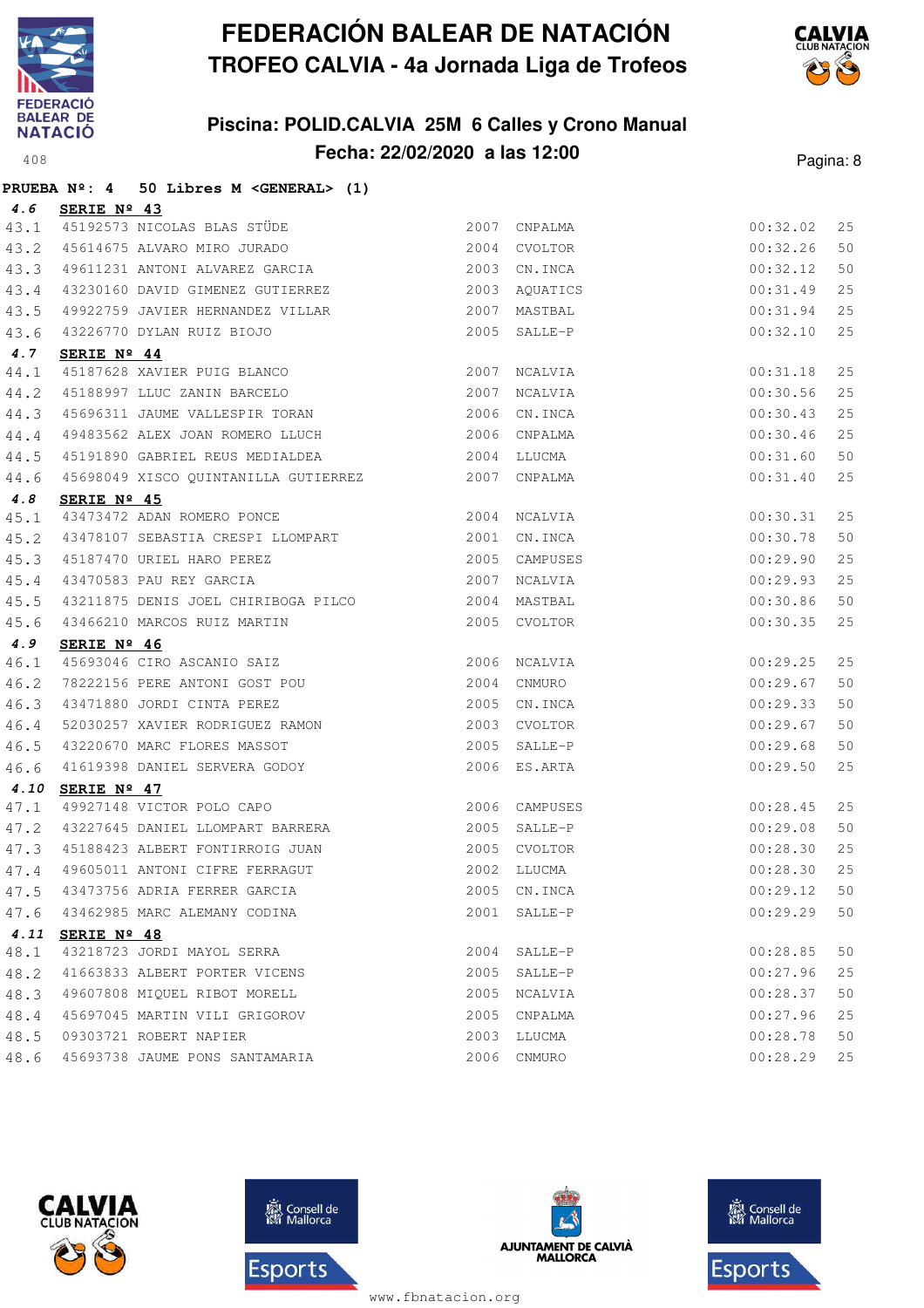

## **Piscina: POLID.CALVIA 25M 6 Calles y Crono Manual Fecha: 22/02/2020 a las 12:00**<br>Pagina: 9



|      |                  | PRUEBA Nº: 4 50 Libres M <general> (1)</general>                                                                                                                                                                                                                           |             |               |                               |        |
|------|------------------|----------------------------------------------------------------------------------------------------------------------------------------------------------------------------------------------------------------------------------------------------------------------------|-------------|---------------|-------------------------------|--------|
|      | 4.12 SERIE Nº 49 |                                                                                                                                                                                                                                                                            |             |               |                               |        |
|      |                  |                                                                                                                                                                                                                                                                            |             |               | 00:27.55                      | 25     |
|      |                  |                                                                                                                                                                                                                                                                            |             |               | 00:27.38                      | 25     |
|      |                  | $\begin{tabular}{lllllllll} \it{49.1} & \tt{43462984\ JAJME ALEMANY CODINA} & & & \tt{2004\ SALLE-P} \\ \it{49.2} & \tt{46391659 \ ESTEVE ADELL HORRACH} & & \tt{2004\ NCALVIA} \\ \it{49.3} & \tt{43225567 VICTOR GATTI TASCON} & & \tt{2005 \ NCALVIA} \\ \end{tabular}$ |             |               | 00:27.27                      | 25     |
| 49.4 |                  | 45370659 ALEJANDRO GOMEZ MILLAN 2005 CAMPUSES                                                                                                                                                                                                                              |             |               | 00:27.37                      | 25     |
| 49.5 |                  | 41618327 JESUS SANSALONI FLORES                                                                                                                                                                                                                                            |             | 2004 ES.ARTA  | 00:28.13                      | 50     |
| 49.6 |                  | 45187556 ARNAU ALCOVER BARBOSA                                                                                                                                                                                                                                             |             | 2004 SALLE-P  | 00:28.35                      | 50     |
|      | 4.13 SERIE Nº 50 |                                                                                                                                                                                                                                                                            |             |               |                               |        |
| 50.1 |                  | 43480370 JAUME RIBAS MONSERRAT                                                                                                                                                                                                                                             |             | 2001 LLUCMA   | 00:27.88                      | 50     |
| 50.2 |                  | 43463950 ALEJANDRO ARIAS GOMILA                                                                                                                                                                                                                                            | 2004 LLUCMA |               | 00:27.35                      | 50     |
| 50.3 |                  |                                                                                                                                                                                                                                                                            |             |               | 00:26.62                      | 25     |
| 50.4 |                  | 46390428 ALEX FERNANDEZ GOMEZ<br>43469427 JOEL LOPEZ RISCO<br>2004 CN.INCA                                                                                                                                                                                                 |             |               | 00:27.34                      | 50     |
| 50.5 |                  |                                                                                                                                                                                                                                                                            |             |               | 00:26.68                      | 25     |
|      |                  | 50.6 43466668 JAIME FLORIT CASTILLO                                                                                                                                                                                                                                        |             | 2005 CVOLTOR  | 00:27.23                      | 25     |
|      | 4.14 SERIE Nº 51 |                                                                                                                                                                                                                                                                            |             |               |                               |        |
| 51.1 |                  |                                                                                                                                                                                                                                                                            |             | 2003 FELANITX | 00:26.58                      | 25     |
| 51.2 |                  |                                                                                                                                                                                                                                                                            |             |               | 00:27.22                      | 50     |
| 51.3 |                  | 46391666 EDUARD CERDA CALVO 2002 CN.INCA                                                                                                                                                                                                                                   |             |               | 00:27.04                      | 50     |
| 51.4 |                  |                                                                                                                                                                                                                                                                            |             |               | 00:26.34                      | 25     |
| 51.5 |                  |                                                                                                                                                                                                                                                                            |             |               | 00:27.25                      | 50     |
| 51.6 |                  |                                                                                                                                                                                                                                                                            |             |               | 00:27.28                      | 50     |
|      | 4.15 SERIE Nº 52 |                                                                                                                                                                                                                                                                            |             |               |                               |        |
| 52.1 |                  |                                                                                                                                                                                                                                                                            |             |               | 00:26.82                      | 50     |
|      |                  |                                                                                                                                                                                                                                                                            |             |               | 00:25.17                      | 25     |
|      |                  | 52.2 43459955 PABLO NAVAS ACEITUNO 2002 CVOLTOR<br>52.3 43213329 SERGIO FUSTER POORE 1999 CVOLTOR<br>52.5 43234633 POL PEREZ MACARRO 2002 CVOLTOR<br>52.5 43234633 POL PEREZ MACARRO 2002 CVOLTOR<br>52.6 43483056 JOSEP CASTRO TORREN                                     |             |               | 00:23.79                      | 25     |
|      |                  |                                                                                                                                                                                                                                                                            |             |               | 00:25.01                      | 50     |
|      |                  |                                                                                                                                                                                                                                                                            |             |               | 00:26.63                      | 50     |
|      |                  |                                                                                                                                                                                                                                                                            |             | 2005 CAMPUSES | 00:26.14                      | 25     |
|      |                  | PRUEBA $N^2$ : 5 50 Libres F <general> (25)</general>                                                                                                                                                                                                                      |             |               |                               |        |
| 5.1  | SERIE Nº 53      |                                                                                                                                                                                                                                                                            |             |               |                               |        |
|      |                  | 53.2 45695579 MARTA MORELL GARAU 2004 LLUCMA<br>53.3 45610627 ANDREA SEGUI MONTIEL 2005 CVOLTOR<br>53.4 46388680 INES MARIA MEGIAS RAMIS 2008 CNPALMA                                                                                                                      |             |               | S.T.                          |        |
|      |                  |                                                                                                                                                                                                                                                                            |             |               | S.T.                          |        |
|      |                  |                                                                                                                                                                                                                                                                            |             |               | S.T.                          |        |
| 53.5 |                  | 49612890 LUCIA GOMEZ TURPIN                                                                                                                                                                                                                                                |             | 2008 LLUCMA   | $\texttt{S}$ . $\texttt{T}$ . |        |
| 5.2  | SERIE Nº 54      |                                                                                                                                                                                                                                                                            |             |               |                               |        |
| 54.2 |                  | 45187652 NATIVIDAD GRIMALT LOPEZ                                                                                                                                                                                                                                           | 2008        | NCALVIA       | 00:45.77                      | 25     |
| 54.3 |                  | 49770483 SILVIA PEREZ CAMACHO                                                                                                                                                                                                                                              | 2008        | SALLE-P       | 00:41.42                      | $2\,5$ |
| 54.4 |                  | 45371014 CLARA SERRA SUREDA                                                                                                                                                                                                                                                | 2008        | LLUCMA        | 00:44.70                      | 25     |
| 54.5 |                  | 49484786 PAULA PIZA PATIÑO                                                                                                                                                                                                                                                 | 2008        | CVOLTOR       | 00:45.92                      | $2\,5$ |







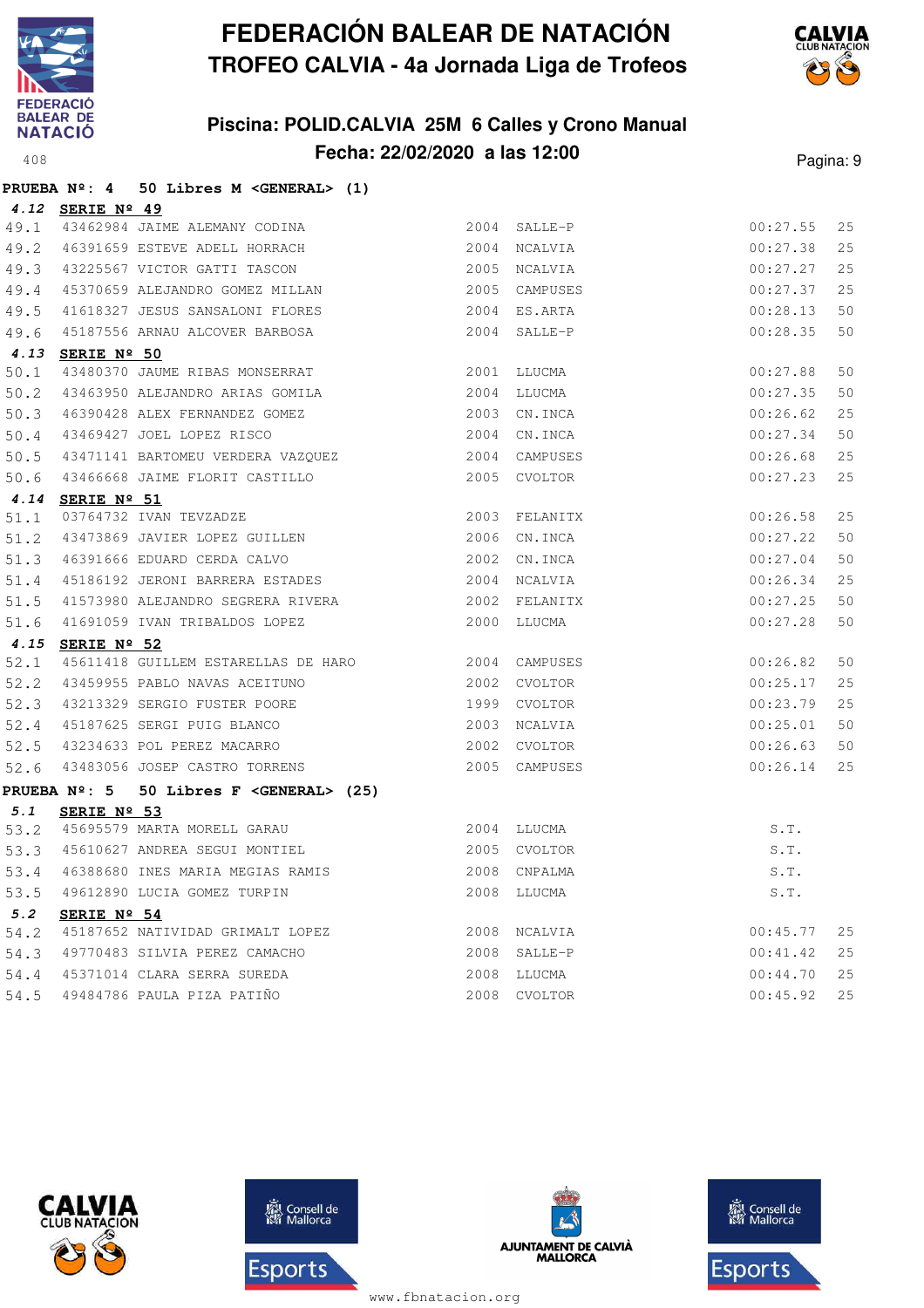

## **Piscina: POLID.CALVIA 25M 6 Calles y Crono Manual Fecha: 22/02/2020 a las 12:00**<sup>408</sup> Pagina: 10



|      | PRUEBA $N^{\circ}$ : 5<br>50 Libres F < GENERAL> (25)                                                                                       |      |               |          |    |
|------|---------------------------------------------------------------------------------------------------------------------------------------------|------|---------------|----------|----|
| 5.3  | SERIE Nº 55                                                                                                                                 |      |               |          |    |
| 55.1 | 45611917 MARTA LLIZO ARROM<br>43479816 LUCIA MARTIN GINARD                                                                                  |      | 2007 CN. INCA | 00:40.95 | 25 |
| 55.2 |                                                                                                                                             | 2007 | CVOLTOR       | 00:40.54 | 25 |
| 55.3 | 49770484 MARIOLA PEREZ CAMACHO 2008 SALLE-P                                                                                                 |      |               | 00:40.54 | 50 |
| 55.4 | 41693712 ESPERANÇA NADAL NICOLAU                                                                                                            |      | 2008 ES.ARTA  | 00:40.17 | 25 |
| 55.5 | 41711682 GEMMA VALERA CASTELLANO 2007                                                                                                       |      | CNPALMA       | 00:40.70 | 25 |
| 55.6 | 43467476 JULIA COLINO ALONSO                                                                                                                | 2007 | MASTBAL       | 00:40.97 | 25 |
| 5.4  | SERIE Nº 56                                                                                                                                 |      |               |          |    |
| 56.1 | 07134523 NICOLE CRISTINA MUÑOZ SACCOCCIA 2007 MANACOR                                                                                       |      |               | 00:39.62 | 25 |
| 56.2 | 43480602 CLAUDIA ARIAS GOMILA<br>AFGAARGA ARIA                                                                                              |      | 2007 LLUCMA   | 00:39.53 | 50 |
| 56.3 | 45611761 AINA GARAU VILLALBA                                                                                                                |      | 2006 LLUCMA   | 00:38.68 | 25 |
| 56.4 | 45187771 LAURA RAMOS MAYOL                                                                                                                  |      | 2007 CAMPUSES | 00:39.02 | 25 |
| 56.5 | 45614939 MARIA ANTONIA FEMENIA CRESPI 2008 SALLE-P                                                                                          |      |               | 00:39.39 | 25 |
| 56.6 | 49605392 ANDREA HERNANDEZ RODRIGUEZ                                                                                                         |      | 2007 NCALVIA  | 00:39.96 | 25 |
| 5.5  | SERIE $N^{\circ}$ 57                                                                                                                        |      |               |          |    |
| 57.1 | 45698531 LUCIA CARDONA KOBLIKZOVA 2005                                                                                                      |      | MANACOR       | 00:38.74 | 50 |
| 57.2 |                                                                                                                                             |      | CNPALMA       | 00:37.82 | 25 |
| 57.3 |                                                                                                                                             |      | 2008 SALLE-P  | 00:37.40 | 25 |
| 57.4 |                                                                                                                                             |      | 2006 ES.ARTA  | 00:37.57 | 25 |
| 57.5 | 45614994 AINA ABAD NUÑEZ 2008<br>45189182 LUNA SANCHEZ DIAZ 2008<br>41622915 MARTA BORDOY CRUCERA 2006<br>45371085 MARIA GRACIA OLIVER 2008 |      | CNPALMA       | 00:37.84 | 25 |
| 57.6 | 46392122 SANDRA CASTELL CORTES                                                                                                              | 2007 | MASTBAL       | 00:38.42 | 25 |
| 5.6  | SERIE $N^{\circ}$ 58                                                                                                                        |      |               |          |    |
| 58.1 | 41662209 CELIA ROSSELLO BRUGAROLAS 2008 CNPALMA                                                                                             |      |               | 00:37.01 | 25 |
| 58.2 | 45370765 AINA FERNANDEZ BERTH                                                                                                               |      | 2008 CVOLTOR  | 00:36.84 | 25 |
| 58.3 | 41622262 INES GUAL CASTELLO                                                                                                                 | 2007 | CNMURO        | 00:36.56 | 25 |
| 58.4 | 45698571 MARINA DAVIU BALLESTER                                                                                                             | 2005 | LLUCMA        | 00:36.68 | 25 |
| 58.5 | 45370786 LUCIA ROSER DE HOYOS                                                                                                               |      | 2008 CAMPUSES | 00:37.00 | 25 |
| 58.6 | 49771820 CARMEN ESTARELLAS MALBERTI                                                                                                         |      | 2008 SALLE-P  | 00:37.37 | 25 |
| 5.7  | SERIE $N^{\circ}$ 59                                                                                                                        |      |               |          |    |
| 59.1 |                                                                                                                                             |      | SALLE-P       | 00:36.25 | 25 |
| 59.2 | 2007<br>43471829 ELSA MARTINEZ ESTEVA                                                                                                       |      | SALLE-P       | 00:36.12 | 25 |
| 59.3 | 41618710 PAULA E. REHKUGLER TOLEDO<br>42374837 CARLOTA MIRA BROWN                                                                           |      | 2007 FELANITX | 00:36.05 | 50 |
| 59.4 |                                                                                                                                             | 2007 | ES.ARTA       | 00:35.78 | 25 |
| 59.5 | 41623213 PAULA VIZUETA FERNANDEZ                                                                                                            |      | 2007 ES.ARTA  | 00:36.19 | 25 |
| 59.6 | 46394333 LUCIA VILAFRANCA MOYA                                                                                                              | 2007 | NCALVIA       | 00:36.44 | 25 |
| 5.8  | SERIE $N^{\circ}$ 60                                                                                                                        |      |               |          |    |
| 60.1 | 41664006 MARIA BELEN GARCÍA VIVES                                                                                                           | 2007 | SALLE-P       | 00:35.56 | 25 |
| 60.2 | 46392188 NEREA CASTILLO LOPEZ                                                                                                               | 2008 | NCALVIA       | 00:35.48 | 25 |
| 60.3 | 49770993 ERIKA BAYON BUENO                                                                                                                  | 2008 | CVOLTOR       | 00:35.34 | 25 |
| 60.4 | 45187558 LUCIA ZUBIRI OLIVERA                                                                                                               | 2007 | SALLE-P       | 00:35.41 | 25 |
| 60.5 | 46390465 BLANCA JAUME BRAVO                                                                                                                 | 2008 | MASTBAL       | 00:35.53 | 25 |
| 60.6 | 42313111 TIANNA DEL PO VICA                                                                                                                 |      | 2006 FELANITX | 00:35.58 | 25 |







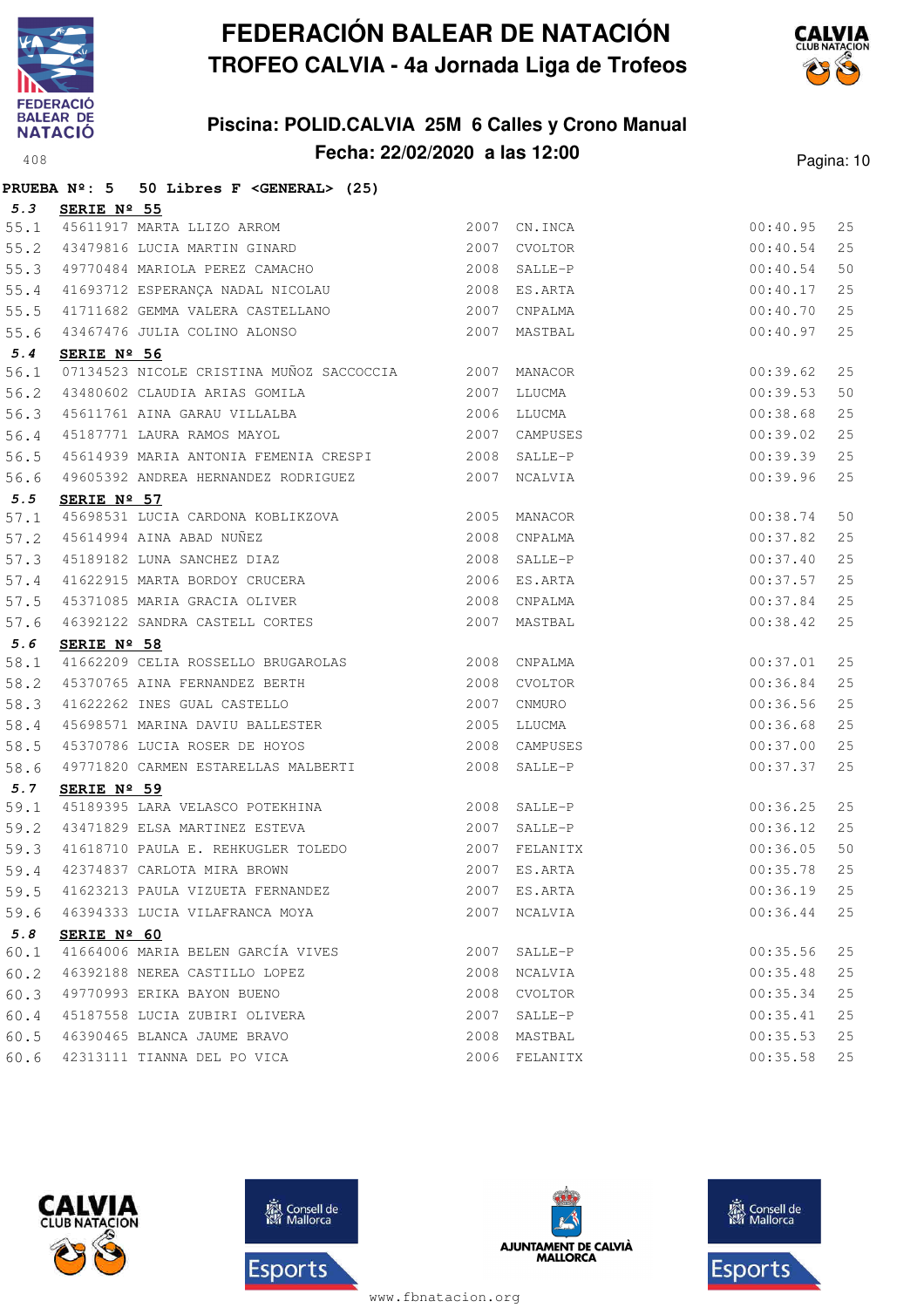

## **Piscina: POLID.CALVIA 25M 6 Calles y Crono Manual Fecha: 22/02/2020 a las 12:00**<sup>408</sup> Pagina: 11



|      | PRUEBA $N^2$ : 5 50 Libres F < GENERAL> (25)                                                                                                                                                           |      |                                |          |    |
|------|--------------------------------------------------------------------------------------------------------------------------------------------------------------------------------------------------------|------|--------------------------------|----------|----|
| 5.9  | SERIE Nº 61                                                                                                                                                                                            |      |                                |          |    |
| 61.1 | 49771064 COLOMA MORAGUES CARDELL 2006 LLUCMA                                                                                                                                                           |      |                                | 00:34.91 | 25 |
| 61.2 | 49919717 ERIKA HERREROS LOPEZ 2007 SALLE-P                                                                                                                                                             |      |                                | 00:34.82 | 25 |
|      | 61.3 45185139 LUCIA FUSTER BAENA                                                                                                                                                                       |      |                                | 00:34.54 | 25 |
| 61.4 | 45185139 LUCIA FUSTER BAENA (2008)<br>45697326 AINA GONZALEZ CAPLLONCH (2007) SALLE-P                                                                                                                  |      |                                | 00:34.72 | 25 |
| 61.5 |                                                                                                                                                                                                        |      | CNPALMA                        | 00:34.91 | 25 |
| 61.6 | 45614991 ELISABETH ABAD NUÑEZ (2008 CNPALMA                                                                                                                                                            |      |                                | 00:35.26 | 25 |
|      | 5.10 SERIE Nº 62                                                                                                                                                                                       |      |                                |          |    |
| 62.1 | 43476920 LUCIA DEL VALLE MARIN 2007 CAMPUSES                                                                                                                                                           |      |                                | 00:34.32 | 25 |
| 62.2 | 45697330 MARIA DE LLUCH GONZALEZ CAPLLONCH 2007 SALLE-P                                                                                                                                                |      |                                | 00:34.15 | 25 |
| 62.3 | 41623989 EMMA GRIMALT OBRADOR                                                                                                                                                                          |      | 2006 FELANITX                  | 00:34.34 | 50 |
| 62.4 | 46389592 AROA HIDALGO CASTILLO 2005 LLUCMA                                                                                                                                                             |      |                                | 00:34.53 | 50 |
| 62.5 |                                                                                                                                                                                                        |      |                                | 00:34.20 | 25 |
| 62.6 | 45193097 JOANA MARIA SIERRA RIERA (2008 CAMPUSES                                                                                                                                                       |      |                                | 00:34.46 | 25 |
|      | 5.11 SERIE Nº 63                                                                                                                                                                                       |      |                                |          |    |
| 63.1 | 43464708 AINA SEGUI TOMAS 2004 LLUCMA                                                                                                                                                                  |      |                                | 00:34.10 | 50 |
| 63.2 | 45188359 SOFIA FRANCESCA BALAGUER RUBIO 2006 CN.INCA                                                                                                                                                   |      |                                | 00:34.05 | 50 |
|      |                                                                                                                                                                                                        |      |                                | 00:33.25 | 25 |
|      | 63.3 41664764 NEUS QUETGLAS CARBONELL 2006 NCALVIA<br>63.4 43481556 AINA TOMAS TOMAS 2008 CAMPUSES<br>63.5 49866753 ERIKA VERA CAPELLA 2008 NCALVIA<br>63.6 43475126 JULIETA LOPEZ DAMIGO 2006 CN.INCA |      | 2008 CAMPUSES                  | 00:33.40 | 25 |
|      |                                                                                                                                                                                                        |      |                                | 00:33.67 | 25 |
|      |                                                                                                                                                                                                        |      |                                | 00:34.12 | 50 |
| 64.1 | 5.12 SERIE Nº 64                                                                                                                                                                                       |      | 2007 NCALVIA                   | 00:32.95 | 25 |
| 64.2 | 43477809 ADRIANA GATTI TASCON<br>03086067 AITANA BRIGUGLIO                                                                                                                                             |      | 2006 SALLE-P                   | 00:32.89 | 25 |
| 64.3 | 41659496 PAULA CALDENTEY FERRER 2005 ES.ARTA                                                                                                                                                           |      |                                | 00:32.94 | 50 |
| 64.4 |                                                                                                                                                                                                        | 2005 | CNMURO                         | 00:33.12 | 50 |
| 64.5 |                                                                                                                                                                                                        |      |                                | 00:32.95 | 25 |
| 64.6 | 49773240 MERCE RIBAS BERGAS<br>08827327 ANNA GENOVA RADEVA<br>43482680 CRISTINA CIFRE GARCIA                                                                                                           |      | 2007 CNPALMA<br>2006 BOCCHORIS | 00:33.04 | 25 |
| 5.13 | SERIE Nº 65                                                                                                                                                                                            |      |                                |          |    |
| 65.1 | 2004 NCALVIA<br>43474334 PAULA NADAL CANET                                                                                                                                                             |      |                                | 00:32.21 | 25 |
| 65.2 | 45193826 Mª VICTORIA CAÑADILLAS SMOLOVA 2008 CNPALMA                                                                                                                                                   |      |                                | 00:32.07 | 25 |
| 65.3 | 49481006 LUCIA MOYA JIMENEZ                                                                                                                                                                            |      | 2007 NCALVIA                   | 00:32.00 | 25 |
| 65.4 | 04346877 ELLA VERMEER                                                                                                                                                                                  |      | 2008 NCALVIA                   | 00:32.02 | 25 |
| 65.5 | 43476676 CLARA PASCUAL SABANIEL                                                                                                                                                                        |      | 2005 SALLE-P                   | 00:32.55 | 50 |
| 65.6 | 43474335 MARTA NADAL CANET                                                                                                                                                                             |      | 2006 NCALVIA                   | 00:32.45 | 25 |
|      | 5.14 SERIE Nº 66                                                                                                                                                                                       |      |                                |          |    |
| 66.1 | 09690446 LUNA CHIMA                                                                                                                                                                                    |      | 2007 CAMPUSES                  | 00:31.92 | 25 |
| 66.2 | 46388666 MARTA RODRIGUEZ MIÑAN                                                                                                                                                                         | 2005 | NCALVIA                        | 00:31.51 | 25 |
| 66.3 | 43470770 ESTHER BLANOUE FAJARDO                                                                                                                                                                        | 2006 | MASTBAL                        | 00:31.51 | 50 |
| 66.4 | 43474950 NOA MARTINEZ COUSELO                                                                                                                                                                          | 2006 | CVOLTOR                        | 00:31.22 | 25 |
| 66.5 | 43479539 PATRICIA TORVISO QUIROZ                                                                                                                                                                       | 2007 | CN.INCA                        | 00:31.89 | 25 |
| 66.6 | 45614949 JULIA MOREY REBASSA                                                                                                                                                                           |      | 2006 SALLE-P                   | 00:32.39 | 50 |